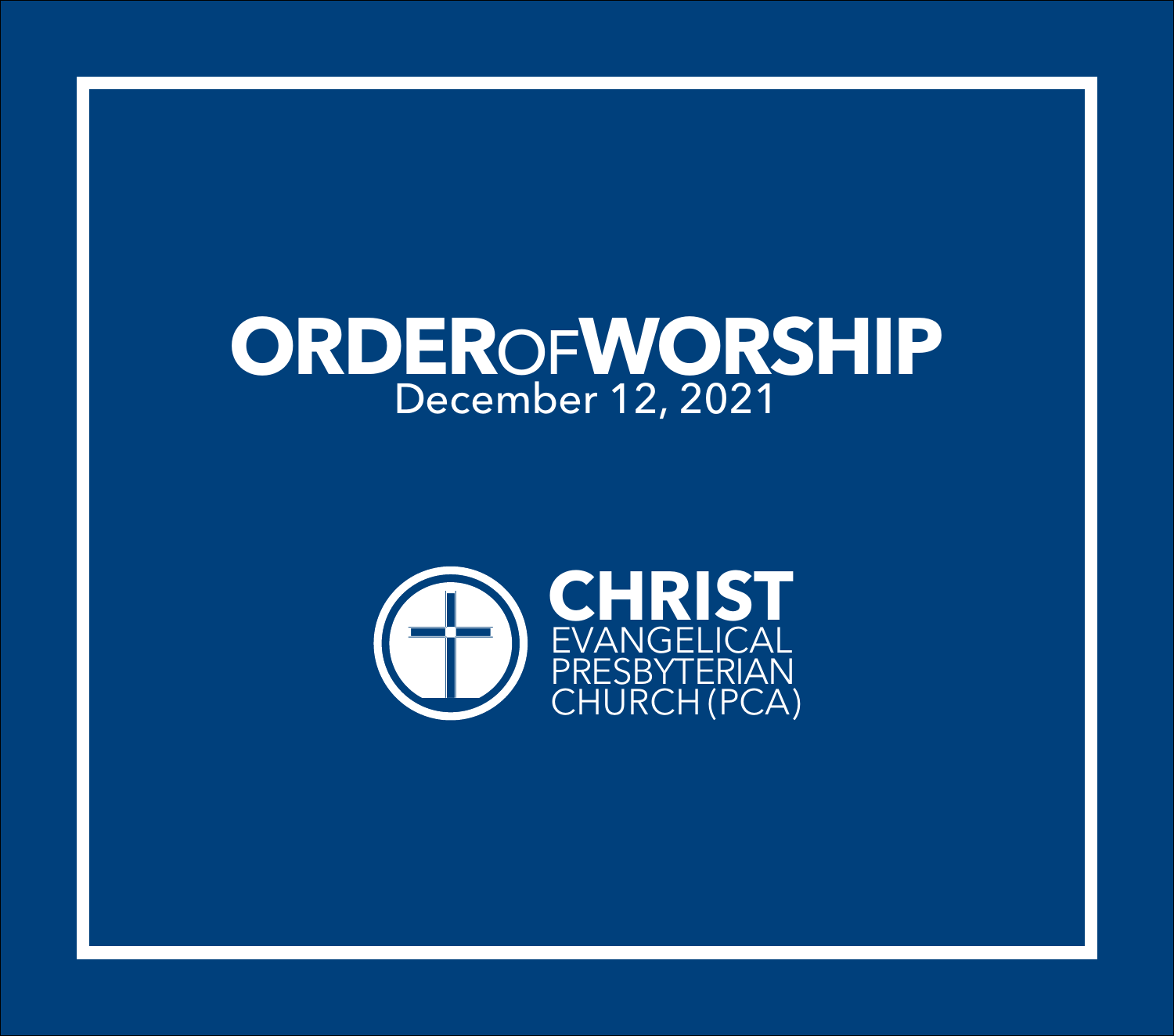# **Announcements**

# **Prelude CO Come, O Come, Emmanuel Worship Choir**

# **Welcome**

To all who are weary and need rest; To all who mourn and long for comfort; To all who feel worthless and wonder if God cares; To all who fail and desire strength; To all who sin and need a Savior; To all who hunger and thirst for righteousness; And to whoever will come–

This Church opens wide her doors and offers her welcome in the name of the Lord Jesus Christ.

# **Call To Worship Call To Worship Psalm 95:6-7**

Minister: Oh come, let us worship and bow down; let us kneel before the LORD, our Maker! For he is our God,

> and we are the people of his pasture, and the sheep of his hand.

Let us worship the Lord, our Maker!

# **Hymn Of Praise**

# **Hark! The Herald Angels Sing**

Hark the herald angels sing Glory to the newborn King Peace on earth and mercy mild God and sinners reconciled Joyful all ye nations rise Join the triumph of the skies With angelic hosts proclaim Christ is born in Bethlehem Hark the herald angels sing Glory to the newborn King

Christ by highest heav'n adored Christ the everlasting Lord Late in time behold him come Offspring of the Virgin's womb Veiled in flesh the Godhead see Hail the incarnate Deity Pleased as man with men to dwell Jesus our Emmanuel Hark the herald angels sing Glory to the newborn King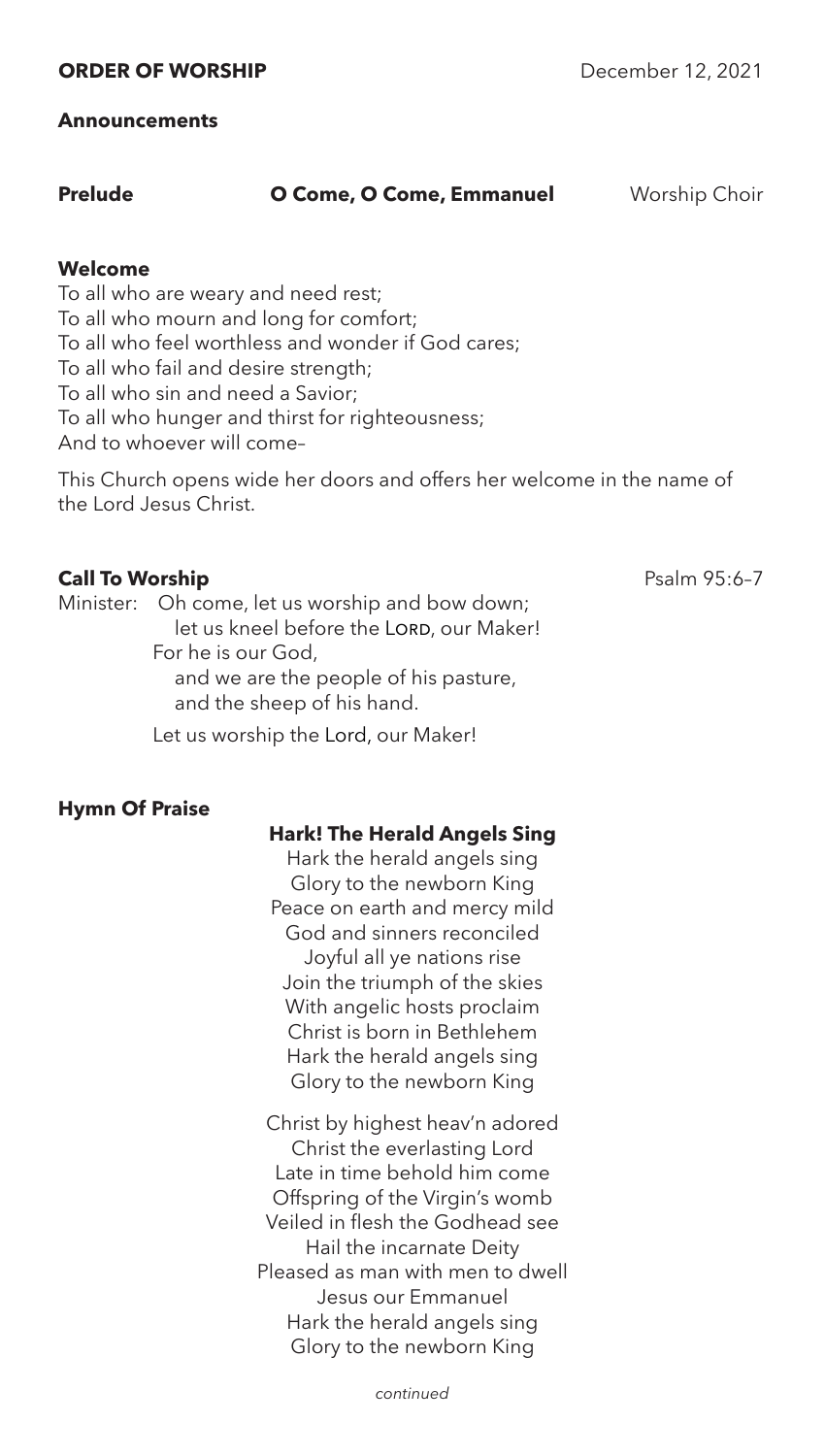Hail the heav'n born Prince of Peace Hail the Sun of Righteousness Light and life to all he brings Ris'n with healing in his wings Mild he lays his glory by Born that men no more may die Born to raise the sons of earth Born to give them second birth Hark the herald angels sing Glory to the newborn King

# **Invocation**

# **The Lord's Prayer**

Our Father, who art in heaven, hallowed be thy name. Thy kingdom come, thy will be done, on earth as it is in heaven. Give us this day our daily bread, and forgive us our debts, as we forgive our debtors. And lead us not into temptation, but deliver us from evil. For thine is the kingdom, and the power, and the glory forever. Amen.

# **Gloria Patri**

Glory be to the Father And to the Son and to the Holy Ghost As it was in the beginning Is now and ever shall be World without end Amen Amen

# **Affirmation Of Faith Colossians 1:15-20**

Minister: Who is Jesus, the Christ?

**All: We believe Jesus Christ is the image of the invisible God, the firstborn of all creation. For by him all things were created, in heaven and on earth, visible and invisible, whether thrones or dominions or rulers or authorities—all things were created through him and for him. And he is before all things, and in him all things hold together. And he is the head of the body, the church. He is the beginning, the firstborn from the dead, that in everything he might be preeminent. For in him all the fullness of God was pleased to dwell, and through him to reconcile to himself all things, whether on earth or in heaven, making peace by the blood of his cross.**

# **Angels From The Realms Of Glory**

Angels from the realms of glory Wing your flight o'er all the earth Ye who sang creation's story Now proclaim Messiah's birth

*Chorus Come and worship Come and worship Worship Christ the newborn King*

*continued*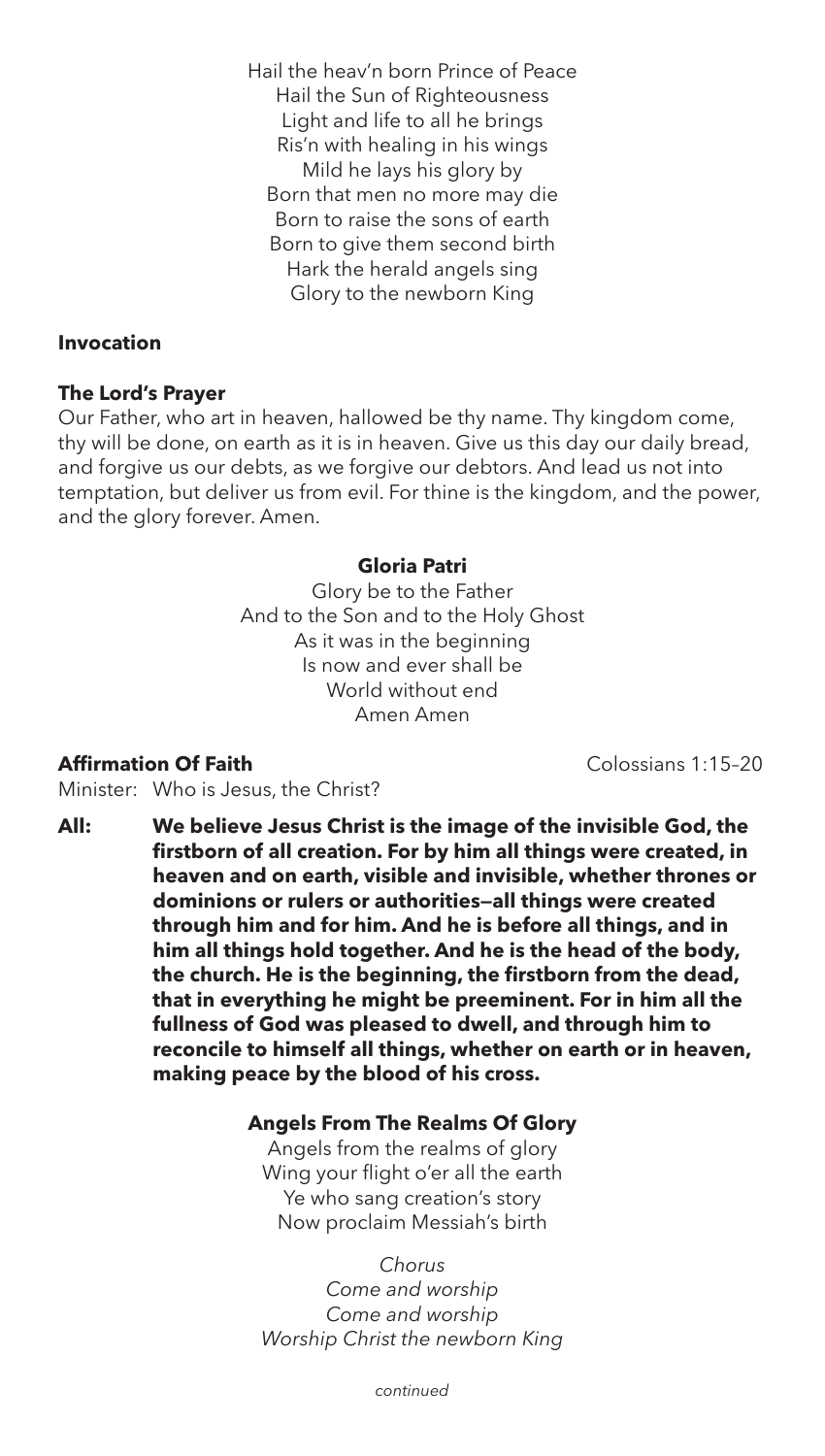Shepherds in the fields abiding Watching o'er your flocks by night God with man is now residing Yonder shines the infant light

# *Chorus Come and worship Come and worship Worship Christ the newborn King*

Saints before the altar bending Watching long in hope and fear Suddenly the Lord descending In his temple shall appear

*Chorus*

All creation join in praising God the Father Spirit Son Evermore your voices raising To the eternal Three in One

# *Chorus*

# Minister: And he called the people to him again and said to them, "Hear me, all of you, and understand: There is nothing outside a person that by going into him can defile him, but the things that come out of a person are what defile him. For from within, out of the heart of man, come evil thoughts, sexual immorality, theft, murder, adultery,

coveting, wickedness, deceit, sensuality, envy, slander, pride, foolishness. All these evil things come from within, and they defile a person."

**Public Confession Public Confession** 

Minister: Let us confess our sins together.

**All: Have mercy on me, O God, according to your steadfast love; according to your abundant mercy blot out my transgressions. Wash me thoroughly from my iniquity, and cleanse me from my sin! For I know my transgressions, and my sin is ever before me. Against you, you only, have I sinned and done what is evil in your sight, so that you may be justified in your words and blameless in your judgment. Behold, I was brought forth in iniquity, and in sin did my mother conceive me. Behold, you delight in truth in the inward being, and you teach me wisdom in the secret heart. Purge me with hyssop, and I shall be clean; wash me, and I shall be whiter than snow. Let me hear joy and gladness; let the bones that you have broken rejoice. Hide your face from my sins, and blot out all my iniquities. Create in me a clean heart, O God, and renew a right spirit within me. In the name of Jesus Christ, my Redeemer, I pray. Amen.**

**Silent Confession** 

# **Call To Confession Mark 7:14-16, 21-23**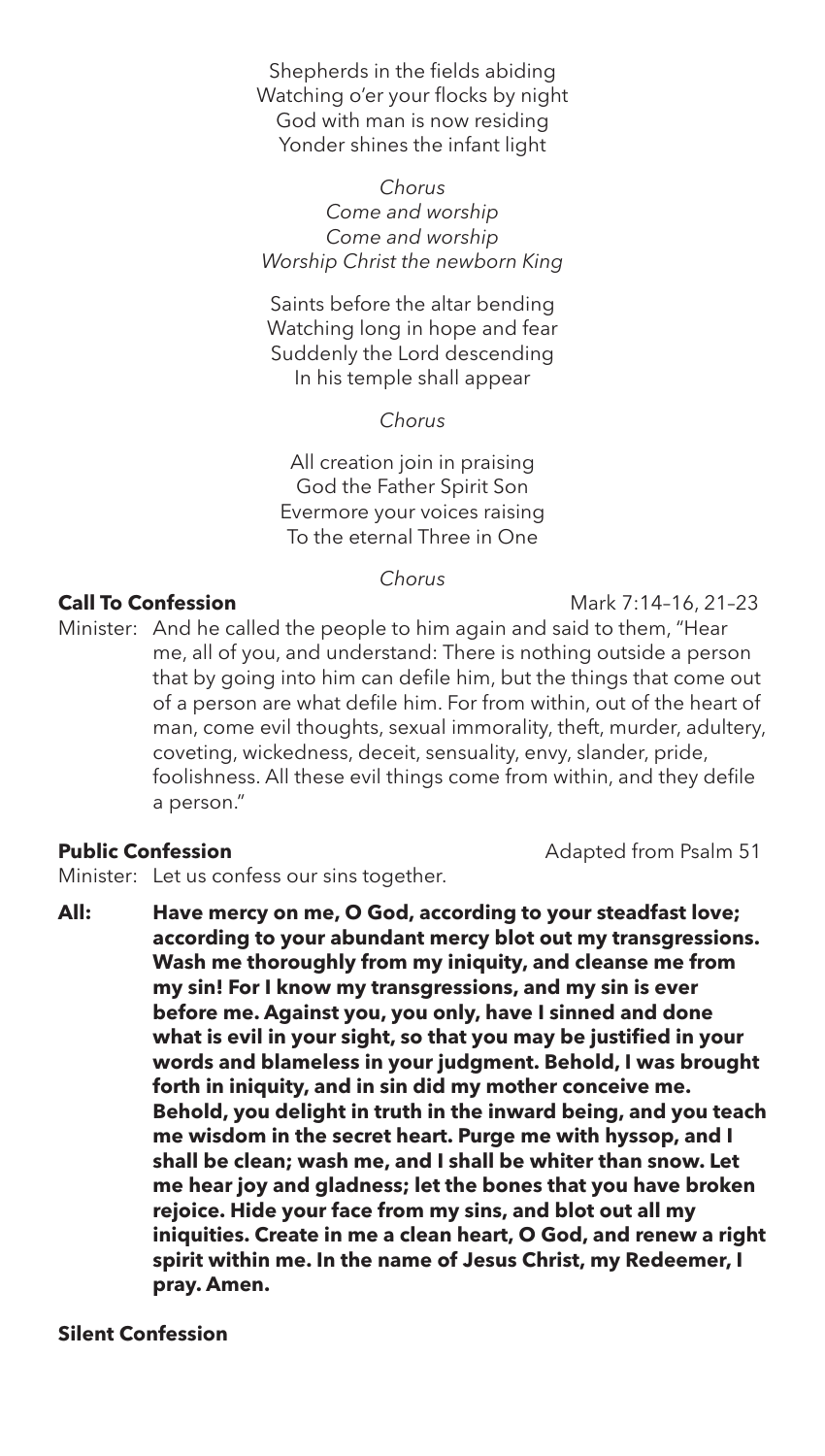# **Assurance Of Pardon And Comfort Romans 6:23**

Minister: For the wages of sin is death, but the free gift of God is eternal life in Christ Jesus our Lord.

> Hear and receive the good news of the gospel: in Jesus Christ, we are forgiven.

# **People: Thanks be to God!**

# **Comfort, Comfort Ye My People**

Comfort comfort ye my people Speak ye peace thus saith our God Comfort those who sit in darkness Mourning 'neath their sorrow's load Speak ye to Jerusalem Of the peace that waits for them Tell her that her sins I cover And her warfare now is over

Yea her sins our God will pardon Blotting out each dark misdeed All that well deserved his anger He no more will see or heed She hath suffered many a day Now her griefs have passed away God will change her pining sadness Into ever-springing gladness

For the herald's voice is crying In the desert far and near Bidding all men to repentance Since the kingdom now is here O that warning cry obey Now prepare for God a way Let the valleys rise to meet him And the hills bow down to greet him

Make ye straight what long was crooked Make the rougher places plain Let your hearts be true and humble As befits his holy reign For the glory of the Lord Now o'er earth is shed abroad And all flesh shall see the token That the Word is never broken

**Advent Scripture Reading** Luke 1:39–56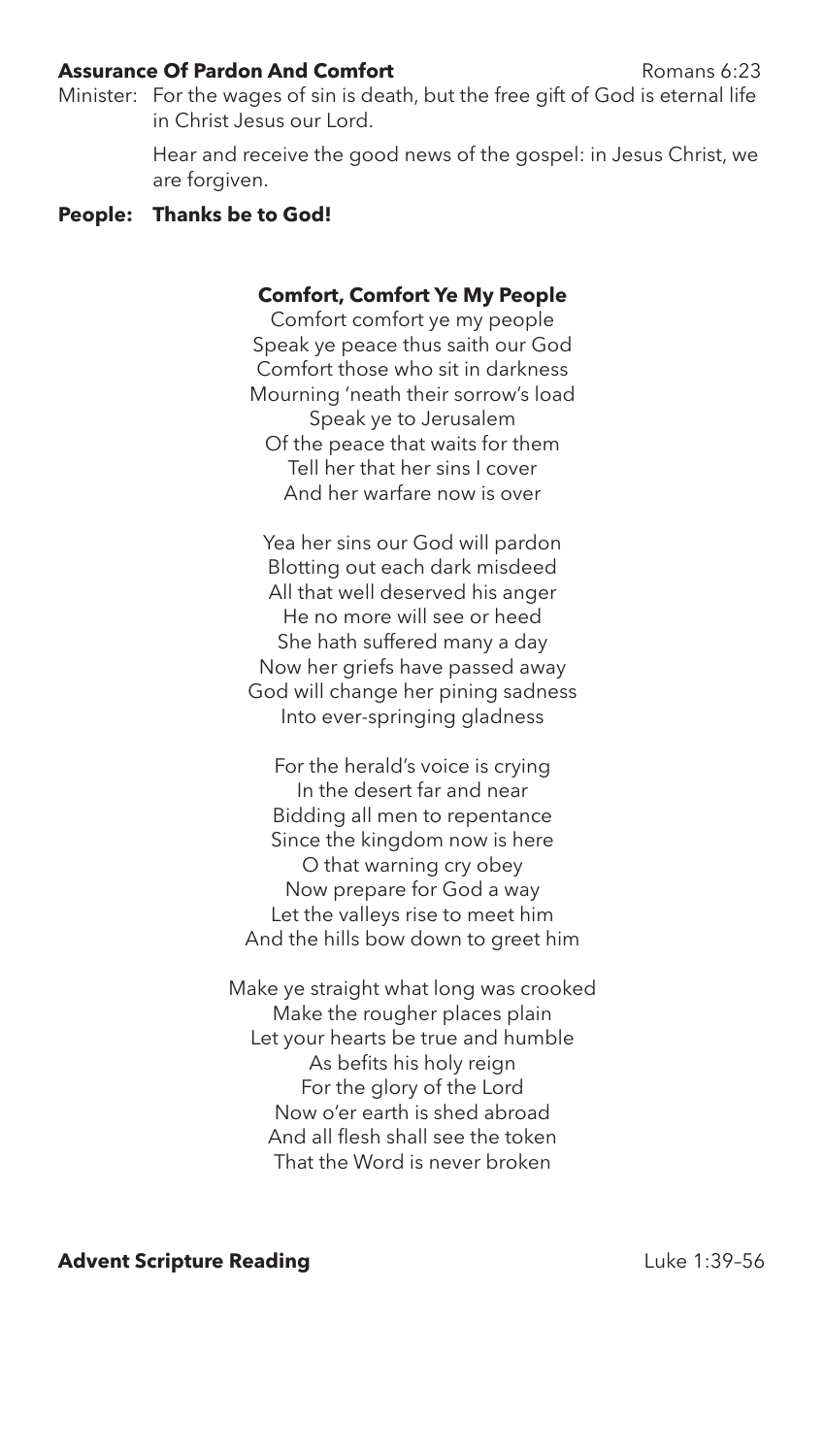# **Come, Adore The Humble King**

Come adore the humble King Lowly in the manger Fall before his majesty Hail the little Savior Hope what hope no tongue could tell God has come with us to dwell His name is Emmanuel O praise the humble King

Come adore in humble state He the song of angels Join the wise who call his name And with all creation Who oh who would condescend God unknown now calls us friend Love that none could comprehend O praise the humble King

Come adore the King who came To our world to save us Born to heal our prideful race Crown us with forgiveness Fall oh fall before the One Who in mercy left his throne Christ the Lord God's only Son His glories now we sing O praise the humble King

Come adore come adore Come adore the King Bow before come adore the Name above all names

# **Pastoral Prayer**

# **Tithes And Offerings**

# **The Doxology**

Praise God from whom all blessings flow Praise him all creatures here below Praise him above ye heavenly host Praise Father Son and Holy Ghost Amen

# **Prayer Of Dedication**

#### **Sermon**

# **"What Is in a Name?"**

*Isaiah 9:1–7* Rev. Richard Harris